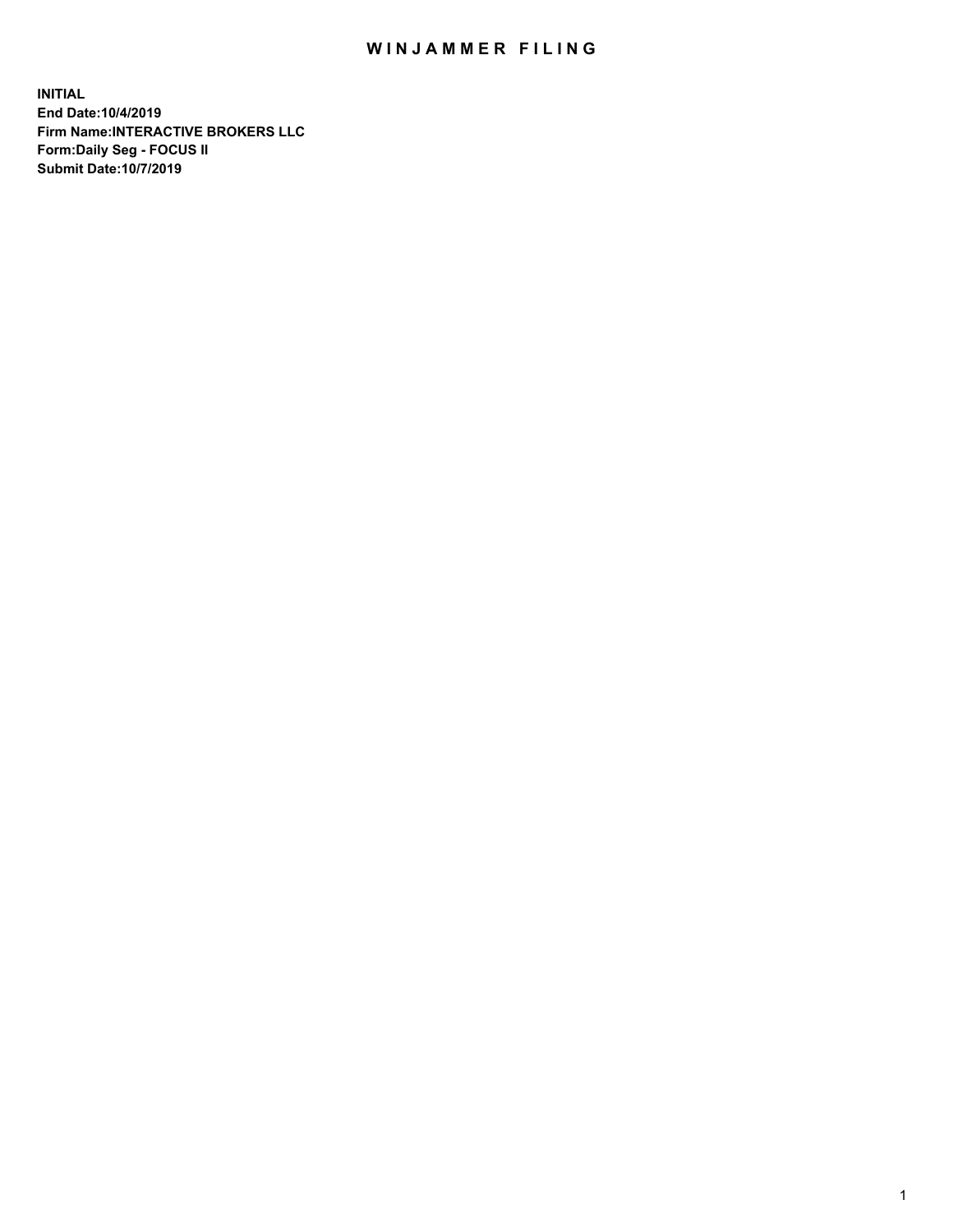**INITIAL End Date:10/4/2019 Firm Name:INTERACTIVE BROKERS LLC Form:Daily Seg - FOCUS II Submit Date:10/7/2019 Daily Segregation - Cover Page**

| Name of Company                                                                                                                                                                                                                                                                                                                | <b>INTERACTIVE BROKERS LLC</b>                                                                  |
|--------------------------------------------------------------------------------------------------------------------------------------------------------------------------------------------------------------------------------------------------------------------------------------------------------------------------------|-------------------------------------------------------------------------------------------------|
| <b>Contact Name</b>                                                                                                                                                                                                                                                                                                            | James Menicucci                                                                                 |
| <b>Contact Phone Number</b>                                                                                                                                                                                                                                                                                                    | 203-618-8085                                                                                    |
| <b>Contact Email Address</b>                                                                                                                                                                                                                                                                                                   | jmenicucci@interactivebrokers.c<br>om                                                           |
| FCM's Customer Segregated Funds Residual Interest Target (choose one):<br>a. Minimum dollar amount: ; or<br>b. Minimum percentage of customer segregated funds required:% ; or<br>c. Dollar amount range between: and; or<br>d. Percentage range of customer segregated funds required between:% and%.                         | $\overline{\mathbf{0}}$<br>$\overline{\mathbf{0}}$<br>155,000,000 245,000,000<br>0 <sub>0</sub> |
| FCM's Customer Secured Amount Funds Residual Interest Target (choose one):<br>a. Minimum dollar amount: ; or<br>b. Minimum percentage of customer secured funds required:% ; or<br>c. Dollar amount range between: and; or<br>d. Percentage range of customer secured funds required between:% and%.                           | $\overline{\mathbf{0}}$<br>0<br>80,000,000 120,000,000<br>0 <sub>0</sub>                        |
| FCM's Cleared Swaps Customer Collateral Residual Interest Target (choose one):<br>a. Minimum dollar amount: ; or<br>b. Minimum percentage of cleared swaps customer collateral required:% ; or<br>c. Dollar amount range between: and; or<br>d. Percentage range of cleared swaps customer collateral required between:% and%. | $\overline{\mathbf{0}}$<br><u>0</u><br>$\underline{0}$ $\underline{0}$<br>00                    |

Attach supporting documents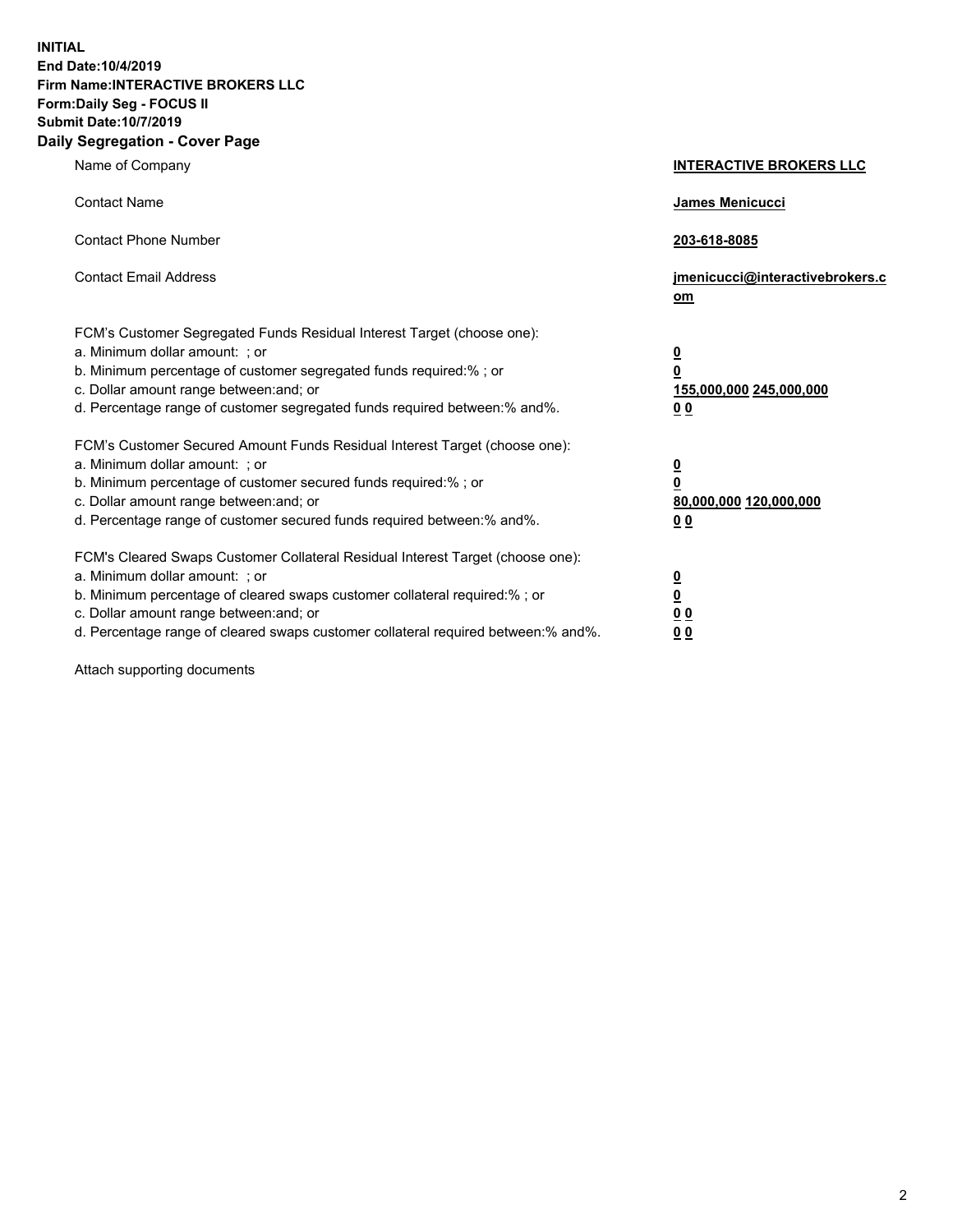## **INITIAL End Date:10/4/2019 Firm Name:INTERACTIVE BROKERS LLC Form:Daily Seg - FOCUS II Submit Date:10/7/2019 Daily Segregation - Secured Amounts**

|     | Daily Jegregation - Jeculed Aniounts                                                        |                                  |
|-----|---------------------------------------------------------------------------------------------|----------------------------------|
|     | Foreign Futures and Foreign Options Secured Amounts                                         |                                  |
|     | Amount required to be set aside pursuant to law, rule or regulation of a foreign            | $0$ [7305]                       |
|     | government or a rule of a self-regulatory organization authorized thereunder                |                                  |
| 1.  | Net ledger balance - Foreign Futures and Foreign Option Trading - All Customers             |                                  |
|     | A. Cash                                                                                     | 498,605,073 [7315]               |
|     | B. Securities (at market)                                                                   | 0 [7317]                         |
| 2.  | Net unrealized profit (loss) in open futures contracts traded on a foreign board of trade   | 6,260,121 [7325]                 |
| 3.  | Exchange traded options                                                                     |                                  |
|     | a. Market value of open option contracts purchased on a foreign board of trade              | 38,860 [7335]                    |
|     | b. Market value of open contracts granted (sold) on a foreign board of trade                | -46,390 [7337]                   |
| 4.  | Net equity (deficit) (add lines 1.2. and 3.)                                                | 504,857,664 [7345]               |
| 5.  | Account liquidating to a deficit and account with a debit balances - gross amount           | 7,829 [7351]                     |
|     | Less: amount offset by customer owned securities                                            | 0 [7352] 7,829 [7354]            |
| 6.  | Amount required to be set aside as the secured amount - Net Liquidating Equity              | 504,865,493 [7355]               |
|     | Method (add lines 4 and 5)                                                                  |                                  |
| 7.  | Greater of amount required to be set aside pursuant to foreign jurisdiction (above) or line | 504,865,493 [7360]               |
|     | 6.                                                                                          |                                  |
|     | FUNDS DEPOSITED IN SEPARATE REGULATION 30.7 ACCOUNTS                                        |                                  |
| 1.  | Cash in banks                                                                               |                                  |
|     | A. Banks located in the United States                                                       | 53,062,528 [7500]                |
| 2.  | B. Other banks qualified under Regulation 30.7                                              | 0 [7520] 53,062,528 [7530]       |
|     | Securities                                                                                  |                                  |
|     | A. In safekeeping with banks located in the United States                                   | 492,119,438 [7540]               |
| 3.  | B. In safekeeping with other banks qualified under Regulation 30.7                          | 0 [7560] 492,119,438 [7570]      |
|     | Equities with registered futures commission merchants<br>A. Cash                            | $0$ [7580]                       |
|     | <b>B.</b> Securities                                                                        | $0$ [7590]                       |
|     | C. Unrealized gain (loss) on open futures contracts                                         | $0$ [7600]                       |
|     | D. Value of long option contracts                                                           | $0$ [7610]                       |
|     | E. Value of short option contracts                                                          | 0 [7615] 0 [7620]                |
| 4.  | Amounts held by clearing organizations of foreign boards of trade                           |                                  |
|     | A. Cash                                                                                     | $0$ [7640]                       |
|     | <b>B.</b> Securities                                                                        | $0$ [7650]                       |
|     | C. Amount due to (from) clearing organization - daily variation                             | $0$ [7660]                       |
|     | D. Value of long option contracts                                                           | $0$ [7670]                       |
|     | E. Value of short option contracts                                                          | 0 [7675] 0 [7680]                |
| 5.  | Amounts held by members of foreign boards of trade                                          |                                  |
|     | A. Cash                                                                                     | 73,120,520 [7700]                |
|     | <b>B.</b> Securities                                                                        | $0$ [7710]                       |
|     | C. Unrealized gain (loss) on open futures contracts                                         | 7,552,857 [7720]                 |
|     | D. Value of long option contracts                                                           | 38,860 [7730]                    |
|     | E. Value of short option contracts                                                          | -46,390 [7735] 80,665,847 [7740] |
| 6.  | Amounts with other depositories designated by a foreign board of trade                      | $0$ [7760]                       |
| 7.  | Segregated funds on hand                                                                    | $0$ [7765]                       |
| 8.  | Total funds in separate section 30.7 accounts                                               | 625,847,813 [7770]               |
| 9.  | Excess (deficiency) Set Aside for Secured Amount (subtract line 7 Secured Statement         | 120,982,320 [7380]               |
|     | Page 1 from Line 8)                                                                         |                                  |
| 10. | Management Target Amount for Excess funds in separate section 30.7 accounts                 | 80,000,000 [7780]                |
| 11. | Excess (deficiency) funds in separate 30.7 accounts over (under) Management Target          | 40,982,320 [7785]                |
|     |                                                                                             |                                  |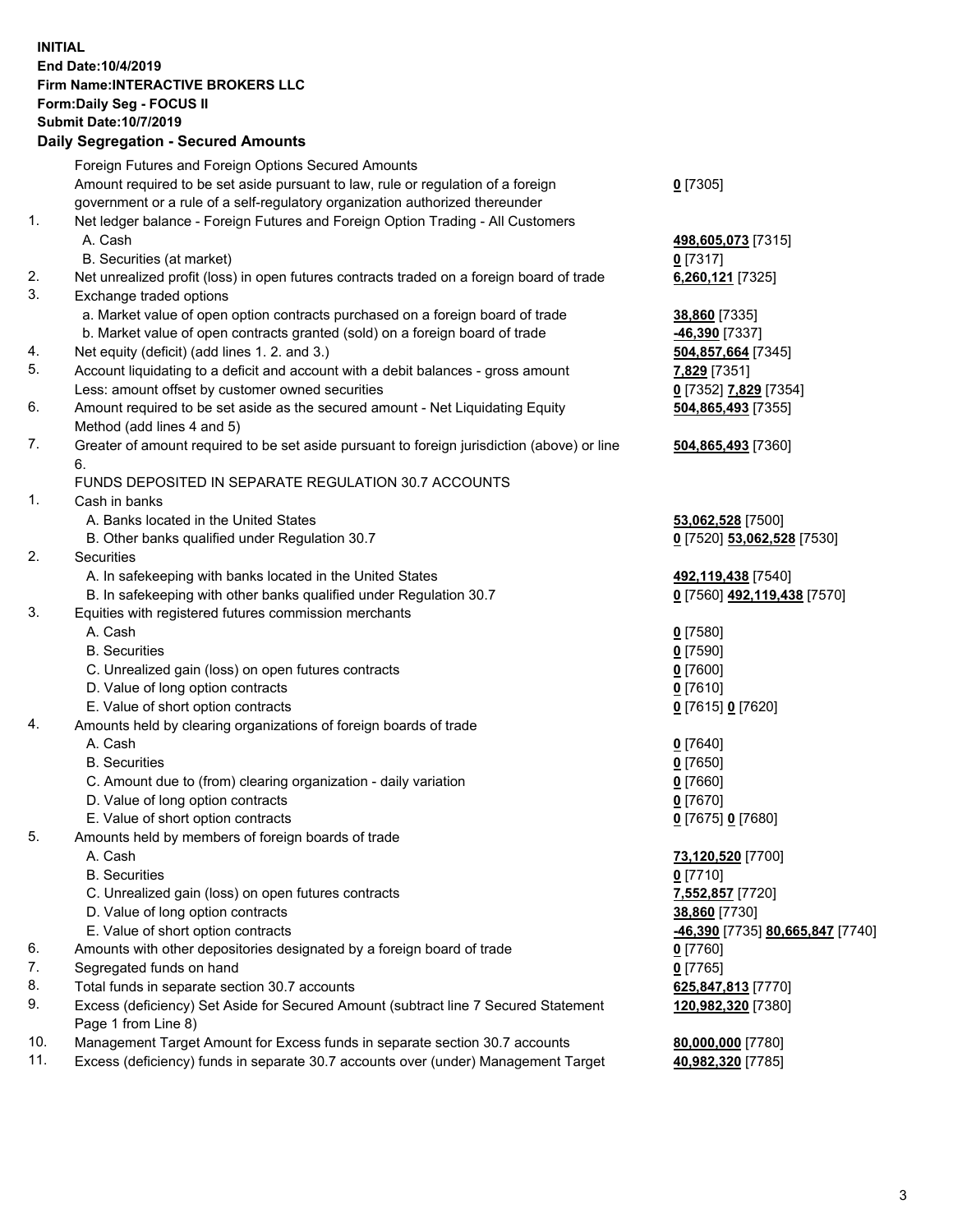**INITIAL End Date:10/4/2019 Firm Name:INTERACTIVE BROKERS LLC Form:Daily Seg - FOCUS II Submit Date:10/7/2019 Daily Segregation - Segregation Statement** SEGREGATION REQUIREMENTS(Section 4d(2) of the CEAct) 1. Net ledger balance A. Cash **4,133,076,625** [7010] B. Securities (at market) **0** [7020] 2. Net unrealized profit (loss) in open futures contracts traded on a contract market **-27,508,268** [7030] 3. Exchange traded options A. Add market value of open option contracts purchased on a contract market **220,683,653** [7032] B. Deduct market value of open option contracts granted (sold) on a contract market **-218,381,857** [7033] 4. Net equity (deficit) (add lines 1, 2 and 3) **4,107,870,153** [7040] 5. Accounts liquidating to a deficit and accounts with debit balances - gross amount **1,086,697** [7045] Less: amount offset by customer securities **0** [7047] **1,086,697** [7050] 6. Amount required to be segregated (add lines 4 and 5) **4,108,956,850** [7060] FUNDS IN SEGREGATED ACCOUNTS 7. Deposited in segregated funds bank accounts A. Cash **1,023,282,175** [7070] B. Securities representing investments of customers' funds (at market) **1,886,720,975** [7080] C. Securities held for particular customers or option customers in lieu of cash (at market) **0** [7090] 8. Margins on deposit with derivatives clearing organizations of contract markets A. Cash **5,411,723** [7100] B. Securities representing investments of customers' funds (at market) **1,409,809,125** [7110] C. Securities held for particular customers or option customers in lieu of cash (at market) **0** [7120] 9. Net settlement from (to) derivatives clearing organizations of contract markets **3,850,738** [7130] 10. Exchange traded options A. Value of open long option contracts **221,567,488** [7132] B. Value of open short option contracts **-219,316,975** [7133] 11. Net equities with other FCMs A. Net liquidating equity **0** [7140] B. Securities representing investments of customers' funds (at market) **0** [7160] C. Securities held for particular customers or option customers in lieu of cash (at market) **0** [7170] 12. Segregated funds on hand **0** [7150] 13. Total amount in segregation (add lines 7 through 12) **4,331,325,249** [7180] 14. Excess (deficiency) funds in segregation (subtract line 6 from line 13) **222,368,399** [7190] 15. Management Target Amount for Excess funds in segregation **155,000,000** [7194] 16. Excess (deficiency) funds in segregation over (under) Management Target Amount **67,368,399** [7198]

Excess